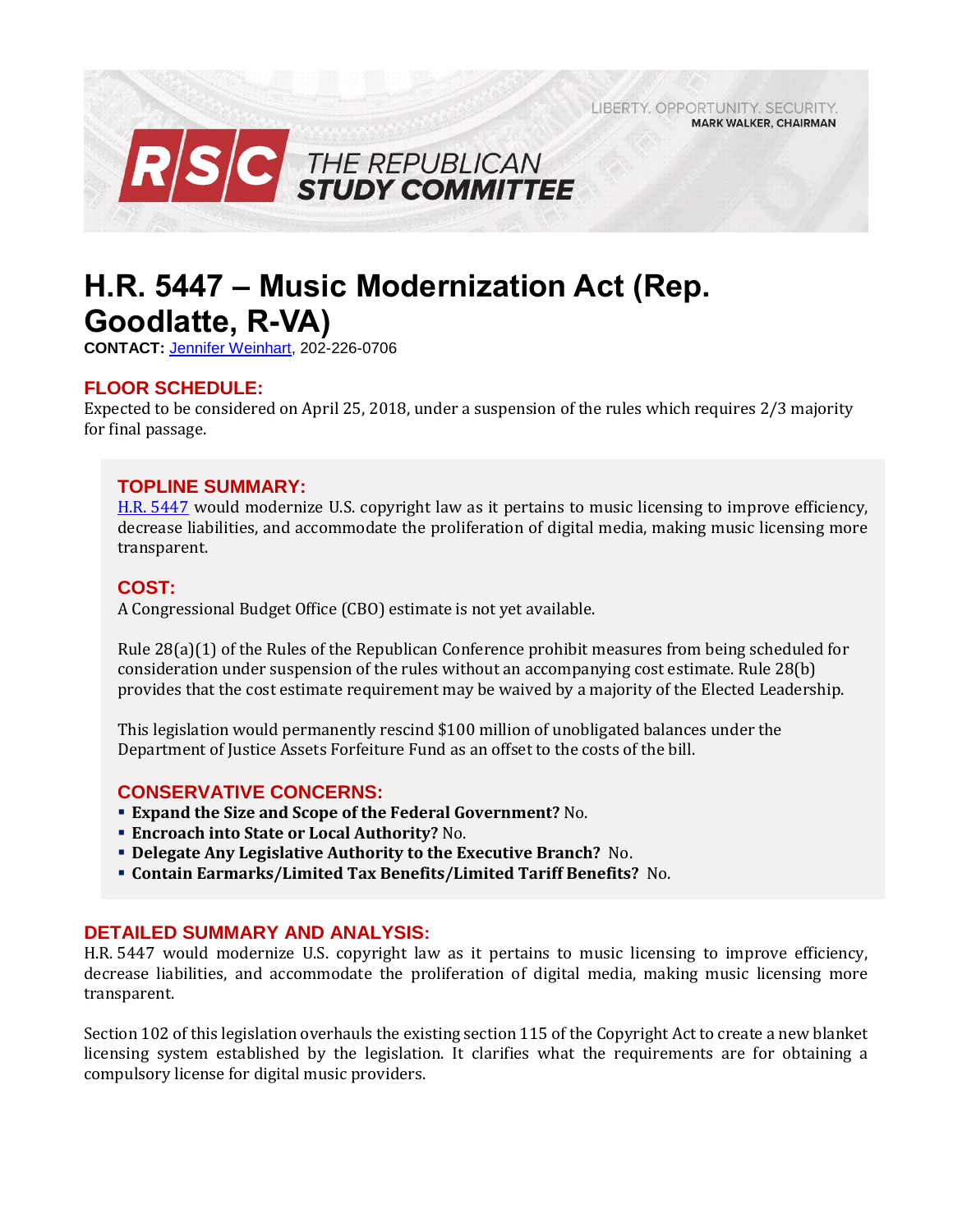Section 102 would eliminate the current system of filing a notice of intent with the copyright office, instead requiring the notice be filed with the copyright owner. If the party fails to file notice for non-digital phonorecord deliveries, they become permanently ineligible for compulsory licenses, though may still obtain voluntary licenses. If they fail to obtain a license for digital phonorecord deliveries, the party becomes ineligible to obtain a license for three years. A record company may obtain an individual download license if they comply with notice requirements. The record company would be required to provide statements of account and pay royalties.

Subsection 115(c) provides general conditions relevant to compulsory licenses to accommodate the reforms provided by a new Subsection 115(d) of Title 17, which establishes a new compulsory blanket licensing system.

Under subsection 115(c) to receive royalties under a compulsory license, the copyright owner must be identified in the registration or publicly at the Copyright Office. The owner is eligible for royalties for phonorecords made and distributed after identification. This section would establish what royalties are for phonorecords other than digital phonorecord deliveries and for digital phonorecord deliveries. Copyright owners of nondramatic musical works and those entitled to obtain compulsory licenses would be able to negotiate terms and rates for royalty payments.

This legislation would allow chapter 8 proceedings to determine reasonable rates and terms of royalty payments. The schedule of reasonable rates and terms determined by the Copyright Royalty Judges would be binding on all copyright owners of nondramatic musical works and on those entitled to obtain compulsory licenses, representing rates and terms that most clearly represent those that would have been negotiated between willing parties in the marketplace. This section also enumerates terms and conditions for voluntary licenses and contractual royalty rates.

Subsection 115(d) details the new compulsory blanket licensing system, ending the Notice of Intent process performed through the Copyright Office. A digital music provider that qualifies for a compulsory license would be permitted to obtain a blanket license from copyright owners through a mechanical licensing collective for the creation and distribution of digital phonorecord deliveries of musical works through covered activities. A blanket license:

''(i) covers all musical works (or 6 shares of such works) available for compulsory licensing under this section for purposes of engaging in covered activities, except as provided in subparagraph (C); ii) includes the making and distribution of server, intermediate, archival, and incidental reproductions of musical works that are reasonable and necessary for the digital music provider to engage in covered activities licensed under this subsection, solely for the purpose of engaging in such covered activities; and iii) does not cover or include any rights or uses other than those described in clauses (i) and (ii)."

This subsection would further detail the interaction of compulsory licenses with other existing licenses, including voluntary licenses.

Digital music providers that obtain and comply with a valid blanket license would not be subject to actions for infringement of exclusive rights provided for in section 106.

The updated subsection 115(d) further outlines the procedures for obtaining a blanket license, including the submission of notice of license to the mechanical licensing collective, specifying the covered activities in which the provider seeks to engage. This subsection would also provide for dispute resolution in federal district court. Blanket licenses would be effective on and after the license availability date.

This subsection details what the mechanical licensing collective is, meeting minimum criteria as a nonprofit single entity that is endorsed by and supported by the majority of musical works copyright owners over the preceding three years, that can demonstrate that it has or will have by the time the license is available, the

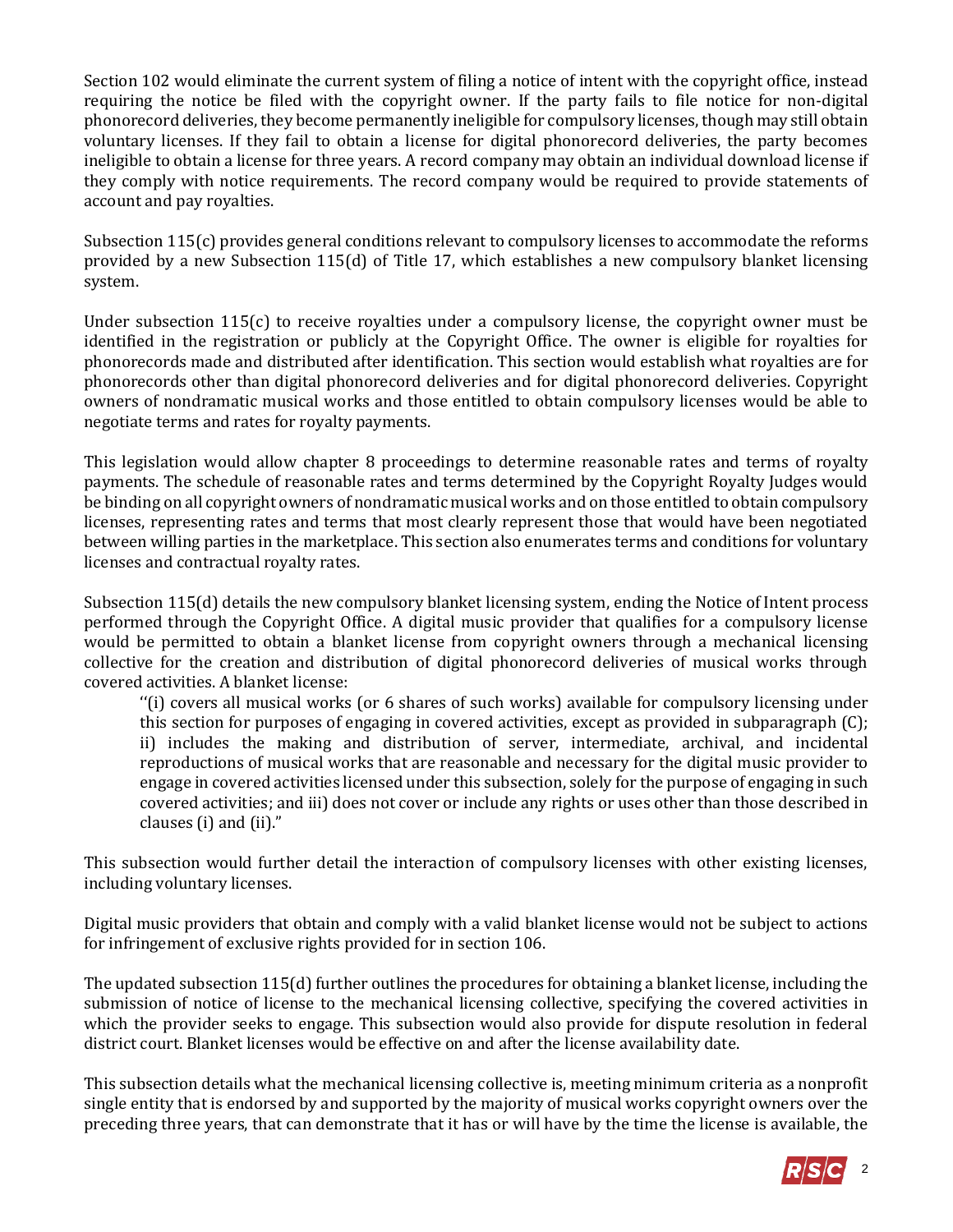capabilities necessary to perform the required functions of the mechanical licensing collective, and has been properly designated by the Register of Copyrights. The independent non-profit would be funded by administrative fees paid for by music streaming companies.

This legislation details the process for designation of the mechanical licensing collective (MLC) by the Register of Copyrights, and provides for the opportunity for redesignation every five years. If the Register cannot identify an appropriate entity that meets all of the conditions for designation, the Register is permitted to choose a closest alternate designation that nearly fulfills the qualifications required for carrying out the MLC's responsibilities. Prior to an initial designation, the Board of Directors, the various committees, and the contact information for the collective must be identified to allow for the submission of comments. This requirement would not be subject to the alternate designation language.

The MLC would be [responsible](https://www.ipwatchdog.com/2018/04/12/music-modernization-act-introduced-house/id=95797/) for several activities including: offering and administering the blanket licenses, collecting and distributing royalties from digital providers, performing efforts to identify and locate copyright owners of works embodied in sound recordings, maintaining a musical works database, investing in relevant resources, providing a process so that copyright owners can assert ownership, participating in proceedings before Copyright Royalty Judges and before the Copyright Office, and maintaining records of its activities. The MLC would be permitted to administer voluntary licenses, would be restricted from negotiating or granting licenses pertaining to public performances, and would be prohibited from lobbying the government.

The MLC would consist of 14 voting members and 3 nonvoting members from across the music publishing, professional songwriting, and nonprofit music worlds. It would also include a representative of the digital licensee coordinator. The board would be required to establish an operations advisory committee, an unclaimed royalties oversight committee, and a dispute resolution committee. The MLC would be required to publish an annual report made publicly available and make available a musical works database.

The MLC would be required to make publicly available, lists of blanket and significant nonblanket licensees.

This legislation would detail the process for the MLC to collect royalties and properly and rightfully distribute the royalties. It would provide for the collection of royalties that cannot be distributed for a variety of reasons. It would further provide for efforts on the part of the MLC to collect royalties from bankrupt licensees. Unmatched royalties must be held for a minimum of three years in an interest bearing account. The legislation provides for the process for claiming royalties for works initially unmatched. The MLC must create publicize a searchable rights ownership database. When a work is claimed, the royalties and interest are then paid out, and the database updated so that future royalties are matched.

The unclaimed royalties oversight committee would be required to detail procedures for equitably distributing unclaimed royalties, subject to board of director approval.

The dispute resolution committee would, through a determined process, address and resolve disputes among copyright owners pertaining to ownership interests in licensed musical works. The collective would only face liability in the event of gross negligence. A copyright owner would be permitted to seek redress in a federal district court.

The MLC may be audited by a copyright owner(s) to verify the accuracy of the payment of royalties, after filing a notice of intent to conduct an audit with the Copyright Office.

The MLC would be required to maintain all records of its operations, giving copyright owners the right to access the records.

This legislation would also provide for the terms and conditions of a blanket license. Digital music providers could obtain a blanket license after giving advance notice to the MLC, so long as they correct any errors on

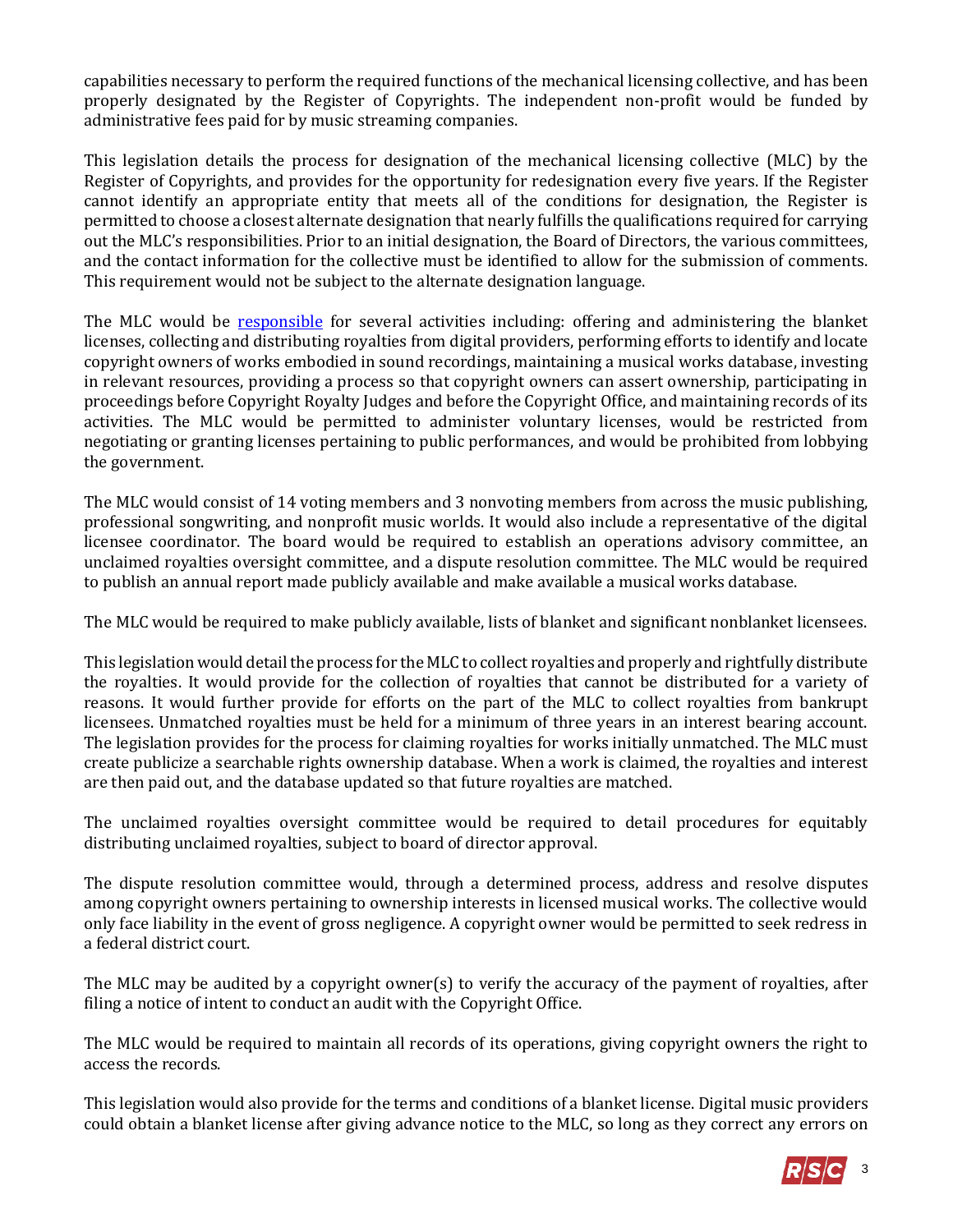their application and have not had a blanket license cancelled in the previous three years. Digital music providers must report and pay royalties to the MLC under the blanket license on a monthly timetable, with monthly reporting due 45 days after the end of the monthly reporting period. This subsection details the data to be included in the report. Records of use would be required to be maintained and made available to the MLC.

Digital music providers would be required to engage in good faith efforts to obtain information from copyright owners that can be included in the MLC's database. Digital music providers and significant nonblanket licensees would be required to pay the administrative assessment of the MLC.

The MLC would be permitted to conduct an audit of digital music providers operating under blanket license to confirm the accuracy of royalty payments. This legislation also provides for conditions under which a digital music provider may be considered in default and the procedure for providing notice of default and termination of a blanket license. A provider would be permitted to seek review of this determination, de novo, in federal district court.

This legislation provides for a digital license coordinator (DLC) as a single, non-profit entity, endorsed and substantially supported by digital music providers and nonblanket licenses covering the greatest share of the market over the preceding three years. The DLC represents the interests of digital music services. This provision provides for its initial designation, a periodic review of designation, and potential redesignation, and its core authorities and functions. The coordinator would be prohibited from lobbying the government. The digital licensing system could still proceed even if a coordinator cannot be chosen.

This legislation would further detail requirements for significant nonblanket licenses, including the submission of a notice of nonblanket activity to the MLC within a prescribed time period, accompanied by a report of usage and any payment of the administrative assessment. Significant nonblanket licensees would continue to provide monthly reports of usage. Failure to pay the assessment and/or submit the required reports may be actionable in court for damages. The MLC would be required to provide the coordinator with a monthly report on noncompliant licensees.

The MLC would generally be funded by an administrative assessment set by Copyright Royalty Judges, paid by digital music providers and significant nonblanket licensees and through voluntary contributions made through agreements with copyright owners. The fees would be set as either a percentage of royalties or another usage-based method. This legislation would provide guidance to the Copyright Royalty Judges as to how to set interim rates if the funding is inadequate, as well as on a late fee for nonpayment. The digital licensee coordinator and the MLC could not participate in rate setting. The administrative assessment could be periodically adjusted through enumerated procedures.

This legislation details a procedure for transferring the existing licensing regime to the new blanket system provided for by this legislation. Current compulsory licenses would automatically become blanket licenses on the license availability date. Voluntary licenses remain unchanged until their expiration or dissolution. Notices of Intention would no longer be accepted as soon as the legislation is enacted. This legislation would provide for a limitation on liability for unlicensed uses before January 1, 2018, if digital providers make a good faith effort to locate and pay royalties to the copyright owner for uses before the license availability dates. When a blanket license is available, non-matched royalties must be remitted to the MLC within 45 days. Late fees and infringement causes of action would also be limited for digital music providers in compliance with requirements pertaining to unmatched musical works. This provision would not alter an existing right of action.

This legislation would detail legal protections for licensing activities, including exemptions and limitations. The MLC would not be liable for claims arising from good-faith administration of policies and procedures, other than for correcting under or overpayment of royalties. The MLC, however, would not be immune to suit in a federal district court.

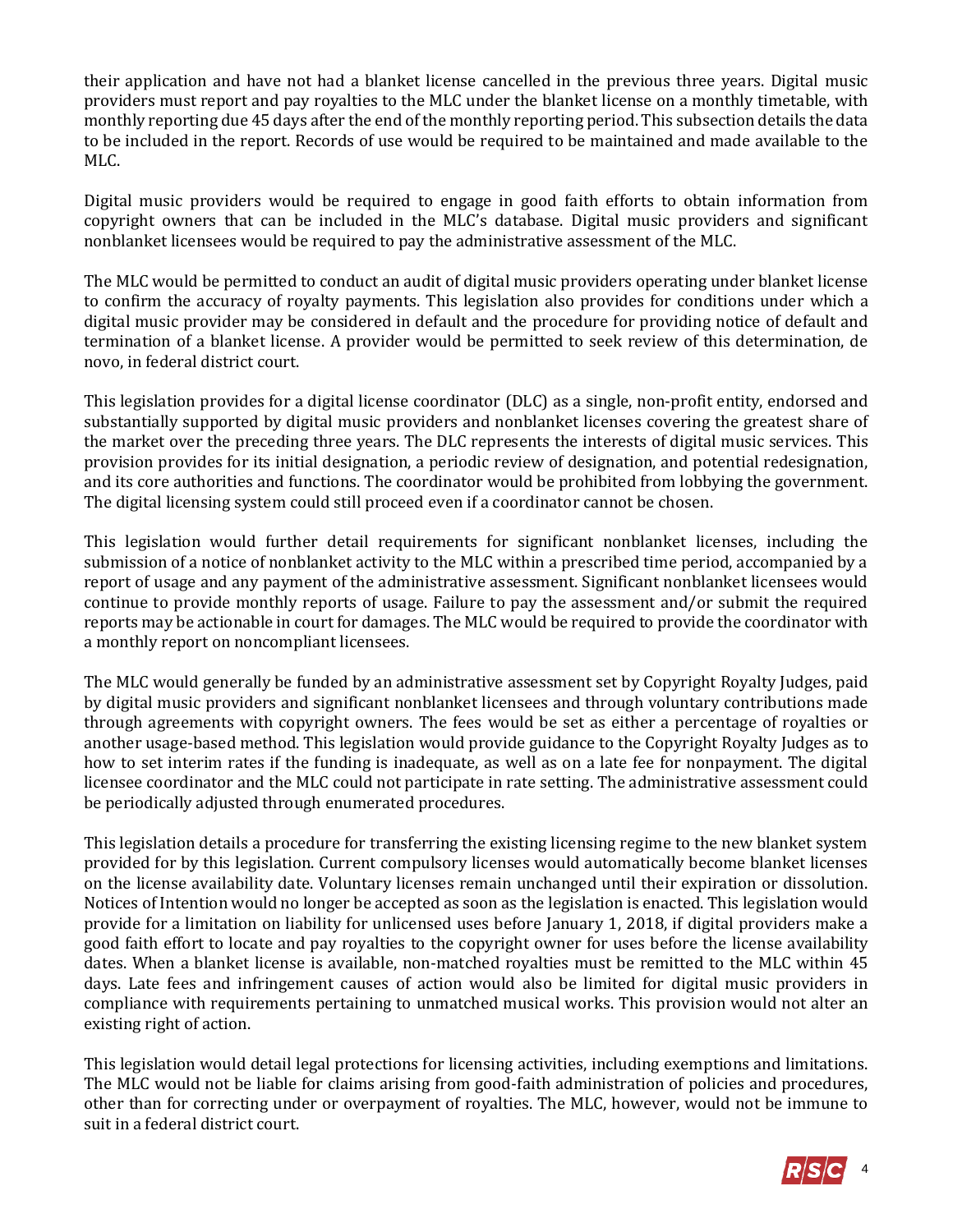The Register of Copyrights would have the authority to conduct appropriate proceedings and issue relevant regulations. They must adopt regulations pertaining to governing business confidentiality. Regulations would be subject to judicial review.

Blanket licenses would only extend to covered activities and this legislation would not apply in any form to public performance in a musical work.

This legislation includes technical amendments to clarify that the administrative assessment is determined through the provisions supplied by this legislation and not through existing procedures.

Copyright Royalty Judges must update their regulations within 9 months following enactment.

This legislation would create a uniform willing buyer, willing seller rate standard, so that anyone would be permitted to seek a license and pay a statutory rate. The court must consider free-market conditions in setting rates. The current discounted "pre-existing services" rate standard would be repealed.

This legislation would repeal section 114(i) of the Copyright Act, allowing rate court judges to [consider](http://variety.com/2018/biz/news/congress-music-copyright-judy-chu-doug-collins-1202756699/) royalty rates as benchmarks when setting performance royalty rates for composers and songwriters.

Section 104 would provide for the random assignment of rate court proceedings for ASCAP and BMI to judges in the Southern District of New York who are not the judges that oversee the consent decrees of performing rights societies.

Title II contains the text of the Compensating Legacy Artists for their Songs, Services, and Important Contributions to Society Act (CLASSICS), addressing unauthorized digital performances of songs recorded prior to 1972. Presently, there is no federal copyright protection for pre-1972 works. This title would create a remedy for the use of songs fixed between January 1, 1923 and February 14, 1972, when no framework existed. Transmissions of sound recordings fixed after that date, if the transmitting entity satisfies statutory licensing for nonexempt works, or if the transmitting entity pays statutory royalties and provides notice, are permitted. This legislation would provide for payment for post 1923 works until February 15, 2067, at the same rate as works produced after February 14, 1972. It would preempt litigation in the event back royalty payments are made within 270 days of this legislation becoming law. Pre-1972 royalties and post-1972 royalties would be paid and distributed in the same manner, with SoundExchange performing the duties.

Direct licensing of song recordings fixed between January 1, 1923 and February 14, 1972 is permitted if the transmission is included in a voluntarily negotiated license agreement between the rights owner and the entity performing the recording. For license agreements that pertain to sound recordings during the prescribed period, the licensee would be required to pay to the collective that distributes receipts, "50 percent of the performance royalties for the transmissions due under the license, with such royalties fully credited as payments due under the license." This title would preempt state common law copyrights or other equivalents. Fair use, use of libraries, archives, and educational institutions, and section 512 limitations are available as defenses to claims. Principles of equity would apply to remedies for a violation in the same matter as they apply to remedies for copyright infringement.

An award of damages may be made if the rights owner has filed a schedule specifying the title, artist, and rights owner with the Copyright Office. Suit may not arise until 90 days after the works are indexed in the Copyright Office. Transmitting entities would be required to furnish their contact information with the Copyright Office, so that owners can pinpoint which entities are transmitting their works to notify them to stop, if they choose not to receive webcasting royalties. This title provides a limitation on the award of statutory damages and attorney's fees for the first 90 days a notice is issued to the transmitter. If a notice is undeliverable, the 90-day clock would begin on the attempted delivery date. Safe Harbors found in Section

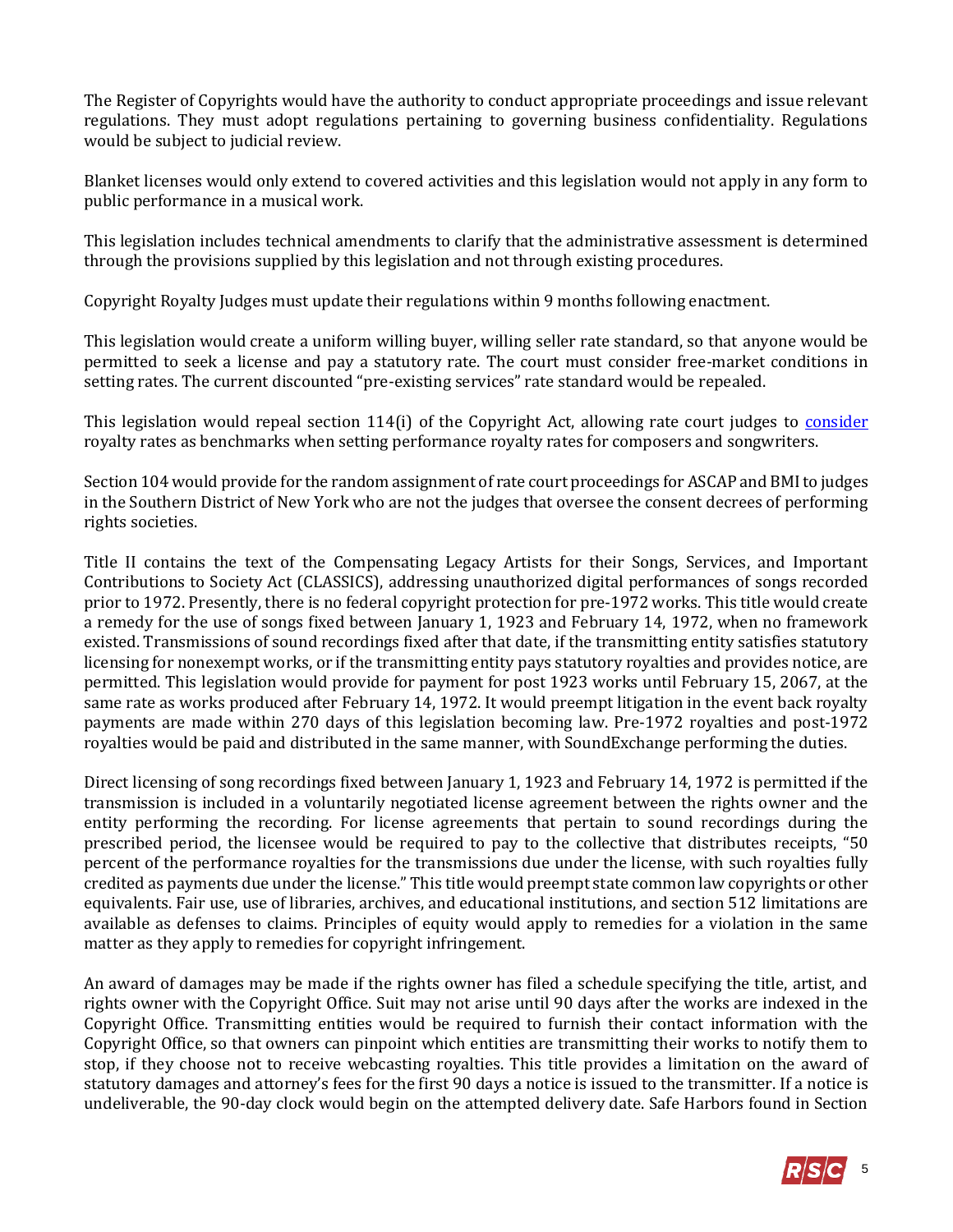230 of the Communications Act of 1934 would also apply to works specified under this title. This title would be made effective on the date of enactment of the legislation.

Title III would provide for the text of the Allocation for Music Producers (AMP) Act

This legislation would codify the practice of SoundExchange to accept letters of direction in order to pay producers, mixers, or sound engineers that were part of the creative process in creating a sound recording, a portion of the webcasting royalties collected. This practice would be expanded to include new royalties for pre-1972 works that can now be included due to Title II of this legislation. Absent a letter of direction, following 4 months' notice to a copyright owner without objection, a set amount of 2% of the webcasting royalties from the work are paid to the producers, mixers, and sound engineers.

This legislation would permanently rescind \$100 million of unobligated balances under the Department of Justice Assets Forfeiture Fund.

A comparison of the current system vs. the legislation can be found [here.](https://rsc-walker.house.gov/sites/republicanstudycommittee.house.gov/files/wysiwyg_uploaded/NMPA%20Music%20Mod.%20Act%20Hill%20Doc%20Comparing%20Current%20System%20to%20MMA_0.docx)

Information on the CLASSICS Act can be found [here.](https://rsc-walker.house.gov/sites/republicanstudycommittee.house.gov/files/wysiwyg_uploaded/Keep%20CLASSICS%20Non-Controversial%203-26-18%20%283%29.pdf)

A list of support can be found [here.](https://rsc-walker.house.gov/sites/republicanstudycommittee.house.gov/files/wysiwyg_uploaded/MMA%20HR%205447%20Supporters.pdf)

An infographic can be found [here.](https://rsc-walker.house.gov/sites/republicanstudycommittee.house.gov/files/wysiwyg_uploaded/3.1.18%20DiMA%20Graphic%20on%20MMA.pdf)

# **OUTSIDE GROUPS IN SUPPORT:**

National Music Publishers Association: [NMPA Praises House Judiciary Committee Unanimous Passage of](http://nmpa.org/press_release/nmpa-praises-house-judiciary-committee-unanimous-passage-of-music-modernization-act/)  [Music Modernization Act](http://nmpa.org/press_release/nmpa-praises-house-judiciary-committee-unanimous-passage-of-music-modernization-act/)

Internet Association[: Statement by Michael Beckerman, CEO of Internet Association](https://internetassociation.org/statement-house-judiciary-committee-passage-music-modernization-act/)

Free Market Groups (including Americans for Tax Reform, Freedom Works, Digital Liberty, and more)[: Free](http://files.constantcontact.com/fb477d60301/2aeb9603-801c-4b6f-82ba-2965785717ba.pdf)  [Market Groups Letter in Support of Music Modernization Act](http://files.constantcontact.com/fb477d60301/2aeb9603-801c-4b6f-82ba-2965785717ba.pdf) 

Association Society of Composers, Authors, and Publishers: **ASCAP CEO Elizabeth Matthews Statement on** [Introduction of Music Modernization Act H.R. 5447](https://www.ascap.com/press/2018/04/04-10-beth-mma-5447-statement)

Recording Industry Association of America: [House Leaders Introduce New "Music Modernization Act"](https://www.riaa.com/house-leaders-introduce-new-music-modernization-act/) The Recording Academy: [Music Modernization Act Delivers Recording Academy's Vision for Unity](https://www.grammy.com/press-releases/music-modernization-act-delivers-recording-academy%E2%84%A2s-vision-unity) Copyright Alliance: Copyright Alliance Applauds [Yesterday's](https://copyrightalliance.org/news-events/press-releases/music-modernization-act-2018-passage/) Intro & Today's Unanimous Passage of Music [Modernization](https://copyrightalliance.org/news-events/press-releases/music-modernization-act-2018-passage/) Act of 2018 (H.R. 5447)

National Association of Broadcasters: [NAB Statement on the Introduction of the Music Modernization Act](http://www.nab.org/documents/newsRoom/pressRelease.asp?id=4506) Council for Citizens Against Government Waste[: CCAGW Urges Support for Music Copyright Modernization](https://www.ccagw.org/legislative-affairs/letters-officials/ccagw-urges-support-music-copyright-modernization-act)  [Act](https://www.ccagw.org/legislative-affairs/letters-officials/ccagw-urges-support-music-copyright-modernization-act)

Chamber of Commerce Global Innovation Policy Center: [The Legislation That's Music to Music's Ears](http://www.theglobalipcenter.com/the-legislation-thats-music-to-musics-ears/)

#### **COMMITTEE ACTION:**

H.R. 5447 was introduced on April 10, 2018, and was referred to the House Committee on the Judiciary, and was ordered **reported** by the yeas and nays, 32-0, on April 11, 2018.

#### **ADMINISTRATION POSITION:**

A Statement of Administration Policy is not available at this time.

## **CONSTITUTIONAL AUTHORITY:**

According to the sponsor, Congress has the power to enact H.R. 5447 pursuant to: Article I, Section 8, Clause 8 of the U.S. Constitution.